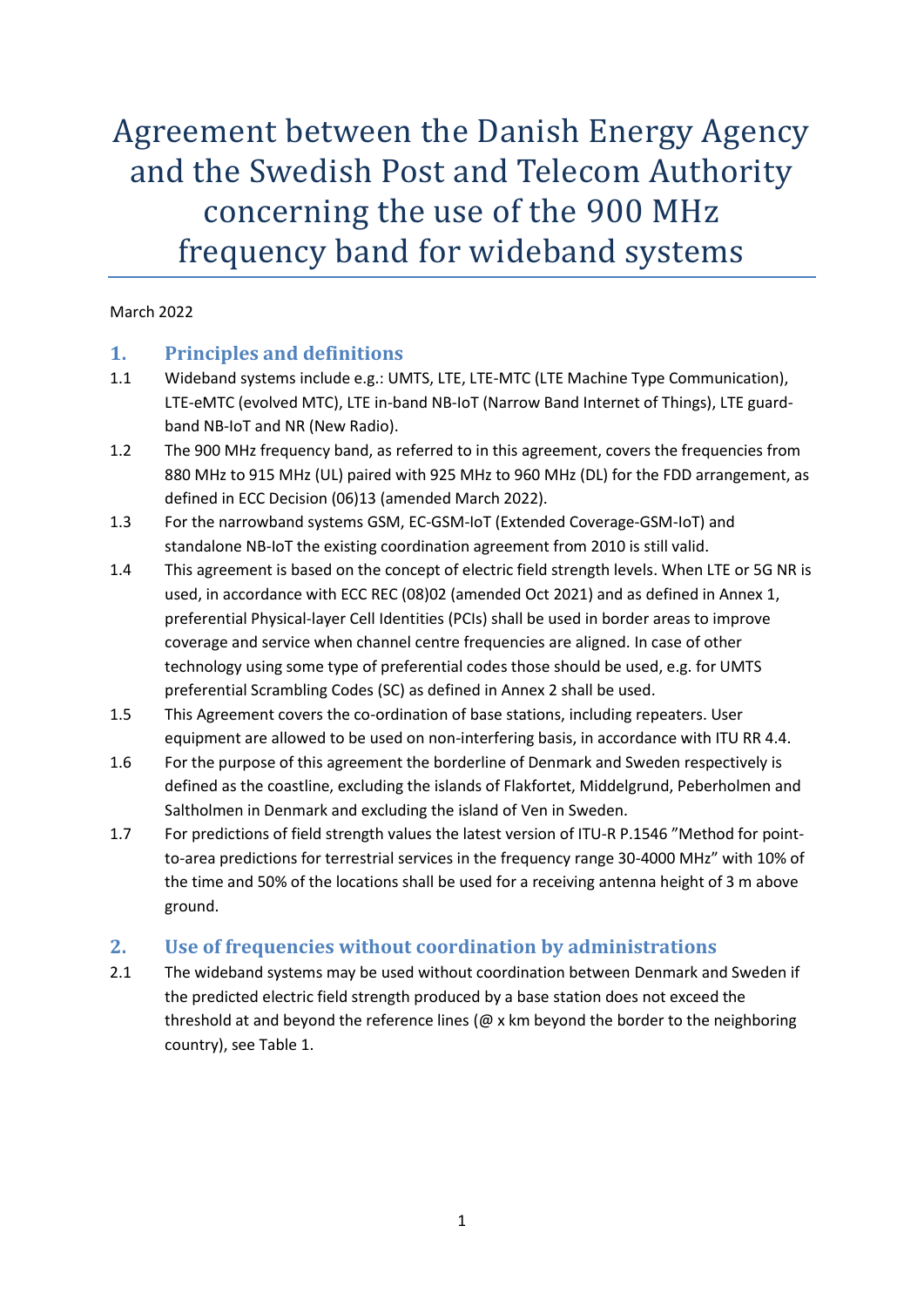<span id="page-1-0"></span>*Table 1 Threshold for use without coordination.*

| Threshold $\omega$ X km reference line and beyond,<br>electric field strength, E <sub>0</sub> [dBµV/m/5 MHz] |                                                                 |                               |  |  |  |
|--------------------------------------------------------------------------------------------------------------|-----------------------------------------------------------------|-------------------------------|--|--|--|
|                                                                                                              | Centre frequencies<br>Centre frequencies aligned<br>not aligned |                               |  |  |  |
| Preferential<br>PCIs / SCs                                                                                   | Non-preferential<br>PCIs / SCs                                  | All PCIs / SCs                |  |  |  |
| 59 @ 0 km<br>and<br>41 @ 6 km                                                                                | 41@ 0 km                                                        | 59 @ 0 km<br>and<br>41 @ 6 km |  |  |  |

Note: These values also protect possible narrowband (GSM, EC-GSM-IoT and standalone NB-IoT) usage in the 900 MHz band in neighbouring country.

2.2 In cases of frequency block sizes other than 5 MHz, the predicted field strength E shall be adjusted by a factor in comparison with  $E_0$ :

 $E = E_0 + 10 \cdot \log_{10}(BW/5)$ , where BW is the used block size measured in MHz.

### **3. Coordination procedure**

- 3.1 Establishment of agreements between operators shall be encouraged to the extent possible. Subject to agreement between operators other technical characteristics can be used, e.g. other field strength limits or propagation models.
- 3.2 Any case of interference shall as far as possible be resolved among operators concerned. If not resolved, or in case of unequal access to the spectrum band, assistance might be sought from the administrations.

### **4. Revision and cancellation**

- 4.1 This agreement may be cancelled with a notice of at least twelve months from any of the two parties.
- 4.2 This agreement may be cancelled or revised without notice, if mutual understanding is reached between the administrations, e.g. due to revision of ECC REC (08)02.

### **5. Enter into force**

- 5.1 This Agreement shall enter into force from date of signing.
- 5.2 This agreement has been drawn in two identical copies, one for Denmark and one for Sweden.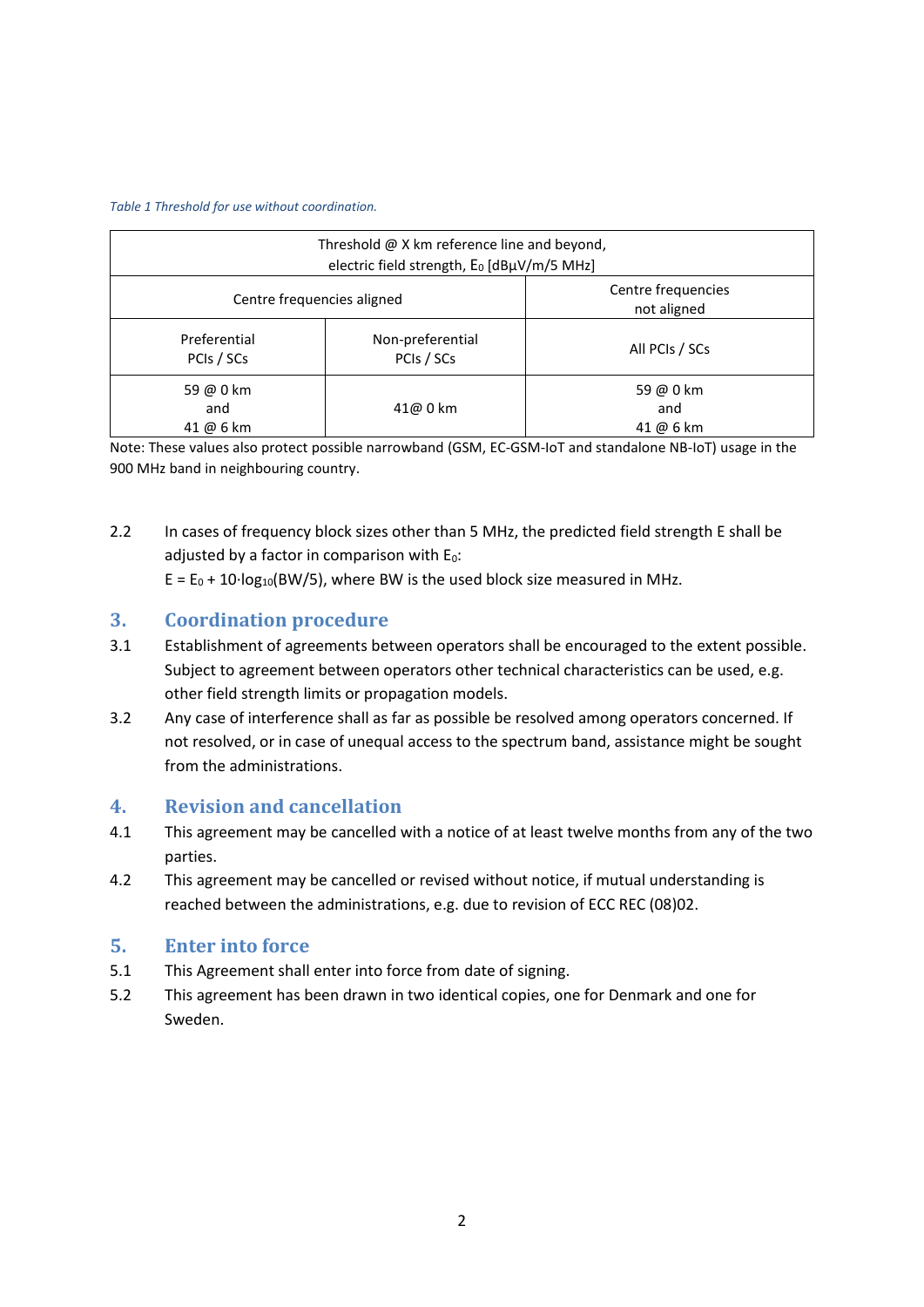Place **Place Place Place** 

For the Danish Energy Agency

Date **Date** Date **Date** Date **Date** 

For the Swedish Post and Telecom Authority

Jeppe Tanderup Kristensen

Farshad Moradi

Senior Adviser, Center for Telecoms

\_\_\_\_\_\_\_\_\_\_\_\_\_\_\_\_\_\_\_\_\_\_\_\_\_\_\_

Head of Section for Spectrum Development

\_\_\_\_\_\_\_\_\_\_\_\_\_\_\_\_\_\_\_\_\_\_\_\_\_\_\_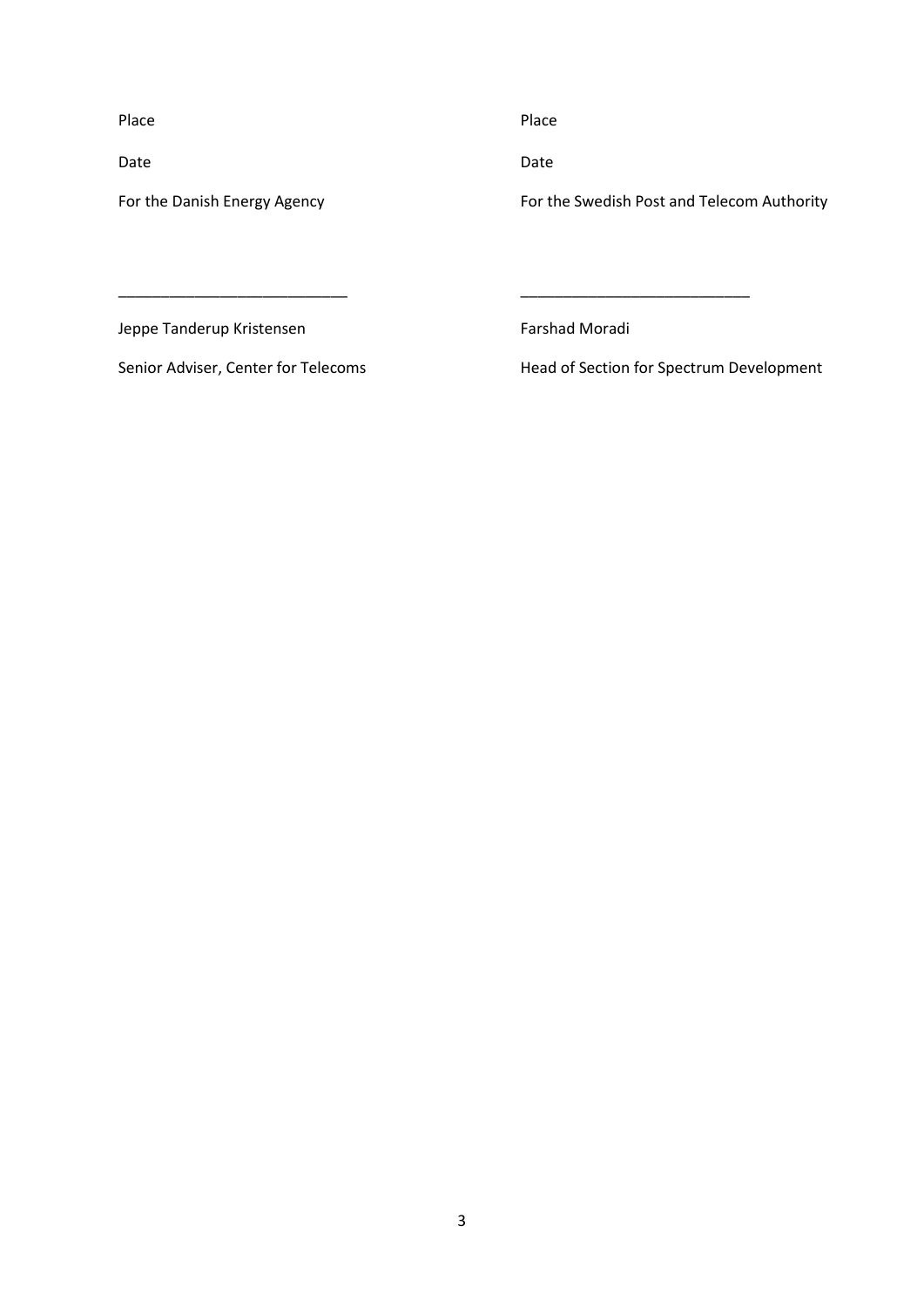# ANNEX 1 - PREFERENTIAL PHYSICAL CELL IDENTIFIER (PCI) FOR LTE and 5G NR

PCI division, according to table below, shall be used in border areas to improve coverage and service when channel centre frequencies are aligned.

The PCIs are divided between the administrations according to the following tables:

#### **Table A1. PCI division for LTE**

| PCI     | Set A          | Set B          | Set C          | Set D      | Set E      | Set F      |
|---------|----------------|----------------|----------------|------------|------------|------------|
|         | 0 to 83        | 84 to 167      | 168 to 251     | 252 to 335 | 336 to 419 | 420 to 503 |
| Country | <b>Denmark</b> | <b>Denmark</b> | <b>Denmark</b> | Sweden     | Sweden     | Sweden     |

**Table A2. PCI division for 5G NR**

|            | Set A                                      | Set B          | Set C      | Set D      | Set E      | Set F      |
|------------|--------------------------------------------|----------------|------------|------------|------------|------------|
| <b>PCI</b> | 0 to 83<br>84 to 167<br>504-587<br>588-671 |                | 168 to 251 | 252 to 335 | 336 to 419 | 420 to 503 |
|            |                                            |                | 672-755    | 756-839    | 840-923    | 924-1007   |
| Country    | Denmark                                    | <b>Denmark</b> | Denmark    | Sweden     | Sweden     | Sweden     |